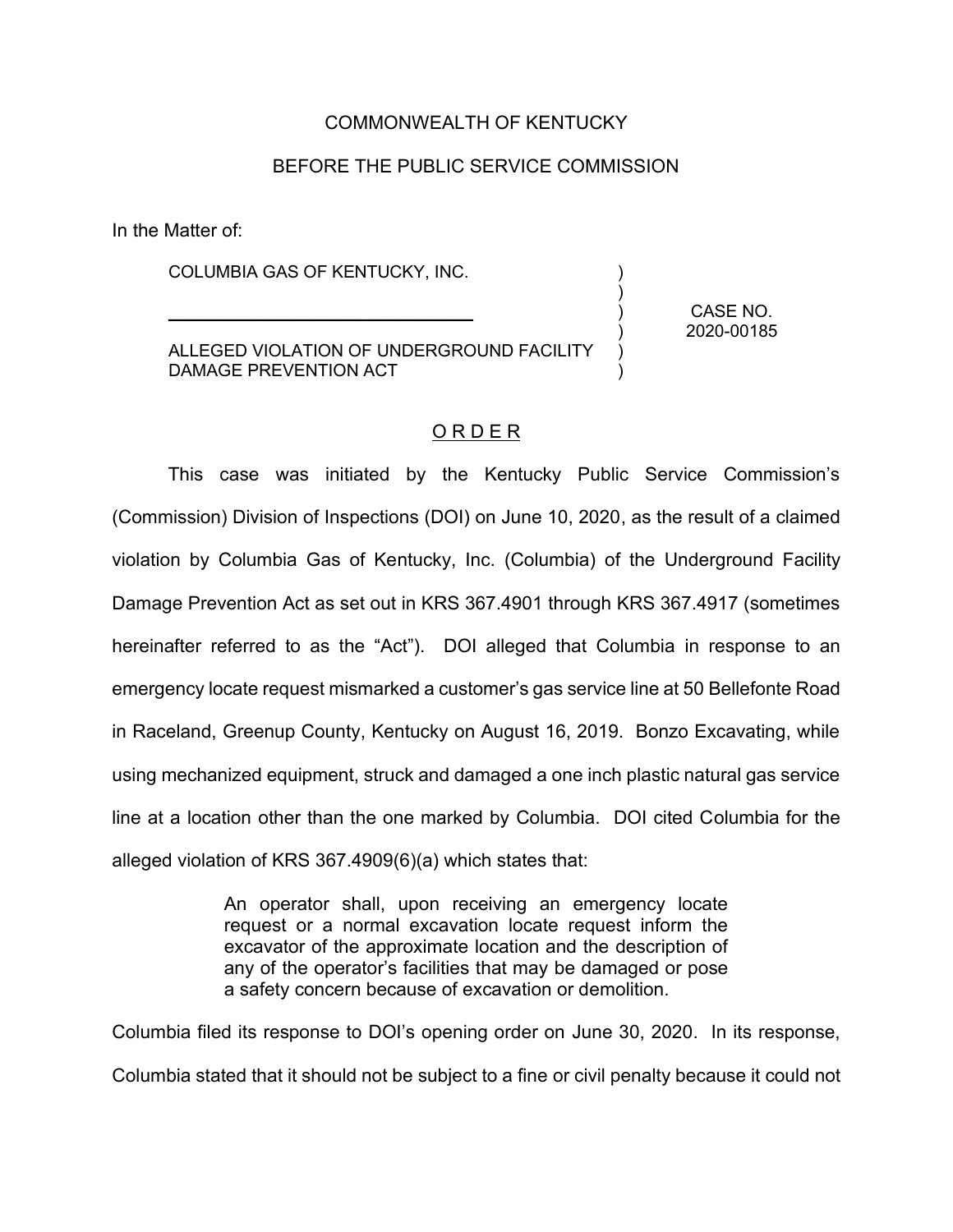have reasonably known of the location of the damaged portion of the pipeline. According to Columbia, the service line was installed by the customer and was "customer owned."1 Columbia acknowledged that by Order dated November 10, 1988, in Case No. 10127, it had assumed responsibility for operation and maintenance of existing customer owned service lines and that after November 10, 1988, it would install a new service line when necessary at no cost to the customer and would thereafter own, operate and maintain the line $^2$ 

### **JURISDICTION**

The Commission has jurisdiction to regulate the safety of natural gas facilities in Kentucky and to enforce minimum pipeline safety standards pursuant to KRS 278.495(2) and KRS 278.992(1), as well as to investigate and assess civil penalties for violations of the Act which relate to an underground facility used to transport natural gas or hazardous liquids subject to federal pipeline safety laws, as set out in 49 U.S.C. § 60101, *et seq*. 3 Penalties range from a low of \$250 for the first offense, no more than \$1,000 for the second offense committed within one year, to a high of \$3,000 for the third and any subsequent offenses.<sup>4</sup> An additional penalty of \$1,000 may be assessed where the violation results in damage to an underground facility containing any flammable, toxic,

<sup>1</sup> Pipeline Damage Excavation Report (PSC DOI Exhibit 1) at 2.

<sup>2</sup> *See* Case No. 10127, *Application of Columbia Gas of Kentucky, Inc. for an Order Authorizing It to Amend Its Tariff and for Authority to Deviate from Commission Regulation 807 KAR 5:022, Section 9(17)(a)1, and 807 KAR 5:022, Section 9(17)(a)2* (Ky. PSC Nov. 10, 1988) (PSC DOI Exhibit 2).

<sup>3</sup> KRS 367.4917(6).

<sup>4</sup> KRS 367.4917(1)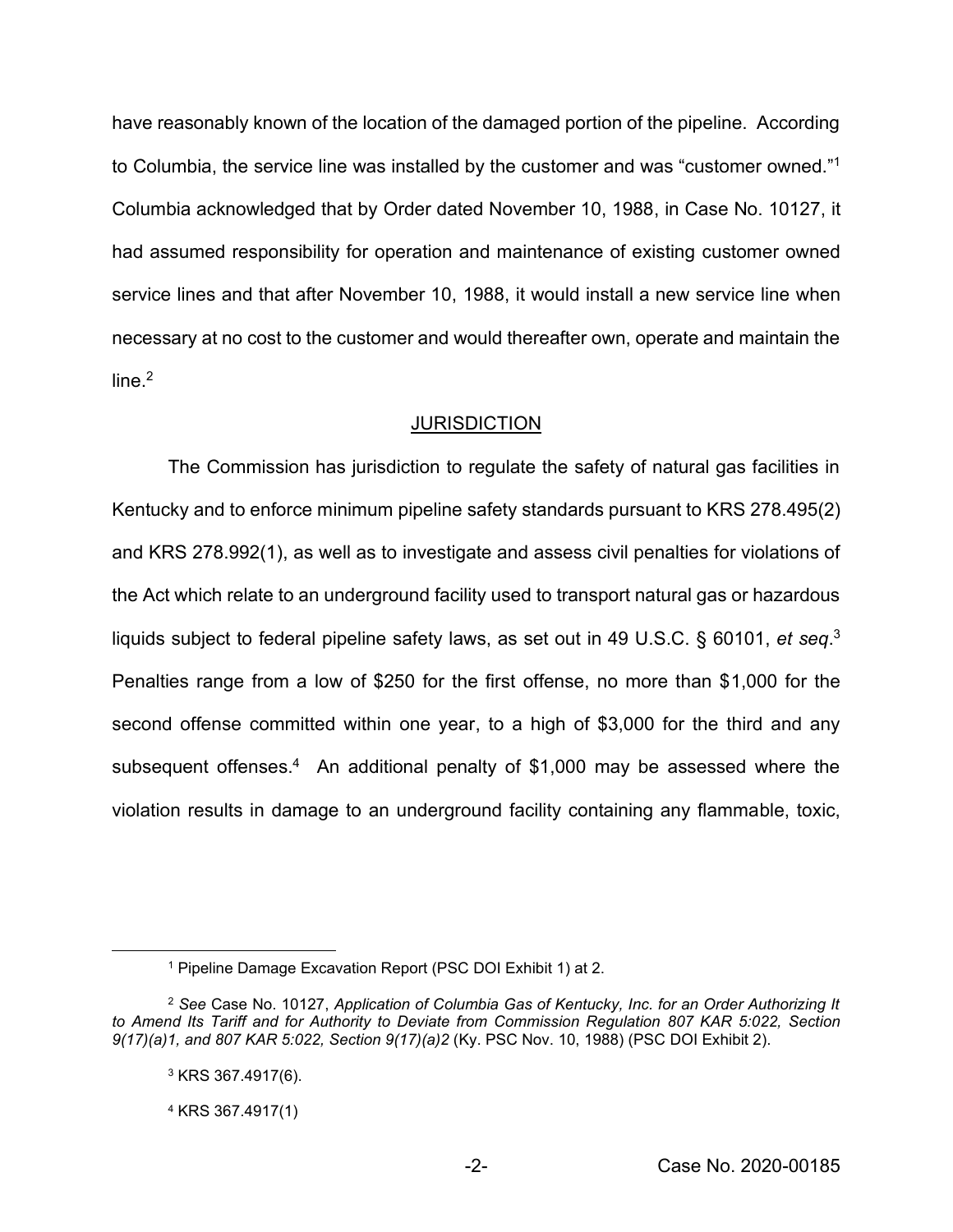corrosive, or hazardous material or results in the release of any flammable, toxic, corrosive, or hazardous material.5

#### PROCEDURAL HISTORY OF THE CASE

A hearing was held by video conferencing at the offices of the Commission in Frankfort, Kentucky, on September 9, 2020, after which the parties were provided a briefing schedule. All post hearing briefs have been filed in the record and the case stands submitted for a decision on the merits. The burden of proof is on the DOI to establish that Columbia violated the Act and as to the issue of an enhanced penalty pursuant to KRS 367.4917(4), to prove that the violation was a substantial causative factor in excavation damage to a service line which contained flammable, toxic, corrosive, or hazardous material, or resulted in the release thereof into the environment.

#### FACTS

The facts of this case are, for the most part, undisputed. Columbia is a natural gas distribution utility serving approximately 117,000 customers in central and eastern Kentucky.<sup>6</sup> On January 12, 1988, Columbia filed an application with the Commission requesting a deviation from administrative regulation 807 KAR 5:022, Section 9(17)(a)(1) and (2), seeking the authority to assume ownership of the service lines of its residential and commercial customers and to take responsibility for maintenance of those lines.<sup>7</sup> In response to data requests in Case No. 10127, Columbia advised the Commission that there would be no difference in operation and maintenance service provided to new

<sup>5</sup> KRS 367.4917(4).

<sup>6</sup> *Annual Report of Columbia Gas of Kentucky, Inc., to the Kentucky Public Service Commission for the Year Ending December 31, 2019* at 4 and 5.

<sup>7</sup> PSC DOI Exhibit 2.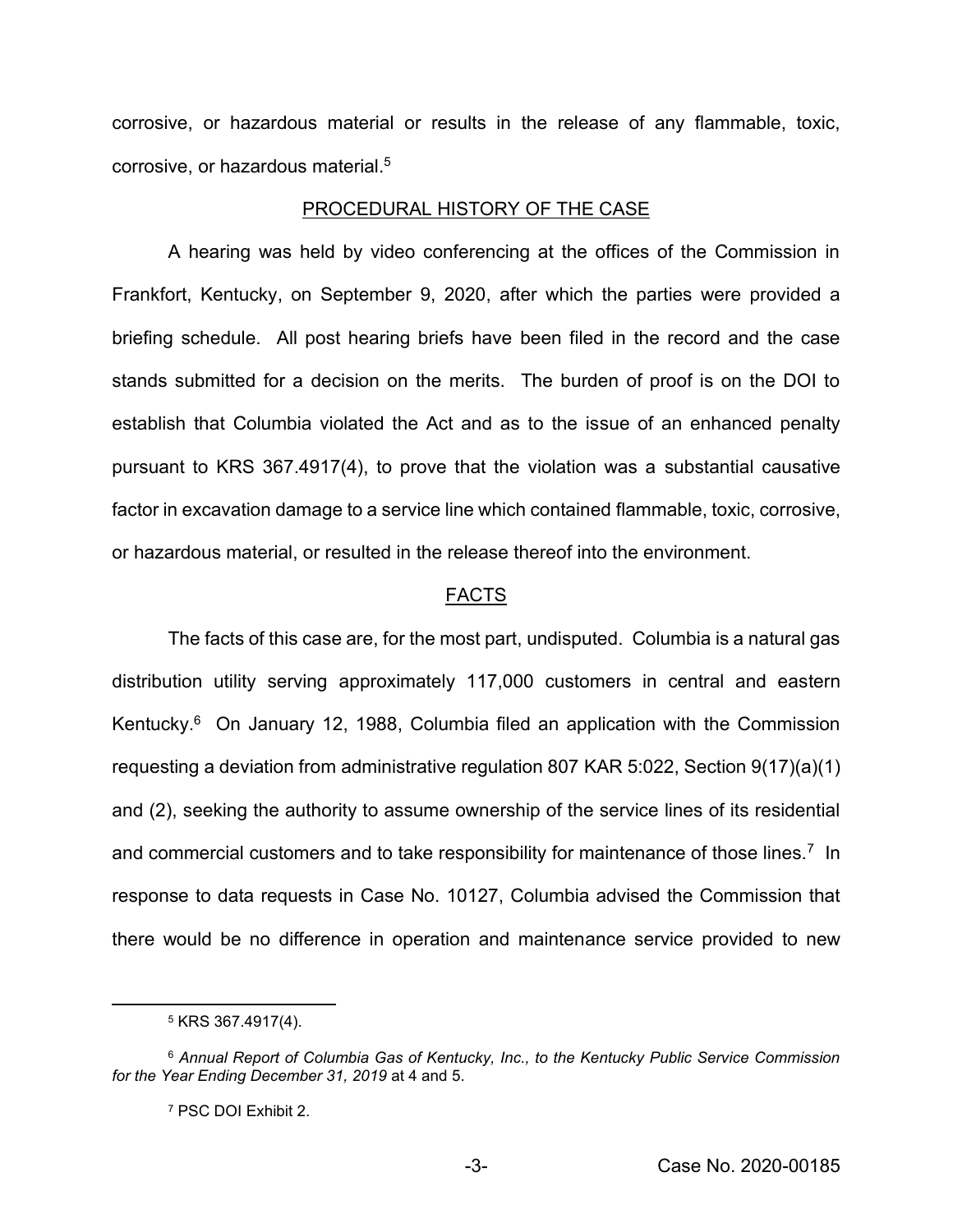customers and customers currently connected to the system and no difference in the services provided by Columbia for lines that it would own versus those service lines it would not own.<sup>8</sup> The Commission, on November 10, 1988, granted Columbia's request and authorized it to thereafter operate and maintain existing service lines at no cost to its customers on and after the date of its Order and to replace such service lines at no cost to the customer after which Columbia would become the owner of the line.<sup>9</sup>

On August 16, 2019, Columbia received an emergency request to locate underground natural gas facilities owned or operated by it at 50 Bellefonte Road, Raceland, Greenup County, Kentucky.<sup>10</sup> Columbia responded on the same day the request was received and mismarked the location of a natural gas service line owned by a resident, but had been operated by Columbia for more than 30 years.<sup>11</sup> Relying on Columbia's markings, Bonzo Excavating began its mechanical digging operations in an effort to repair a ruptured water line. While working outside of the area marked by Columbia, Bonzo struck and damaged a one-inch plastic natural gas service line. 12 The gas service line was severed and natural gas escaped into the atmosphere.<sup>13</sup> The service

<sup>12</sup> *Id.*

<sup>8</sup> Case No. 10127, *Application of Columbia Gas of Kentucky, Inc. for an Order Authorizing It to Amend Its Tariff and for Authority to Deviate from Commission Regulation 807 KAR 5:022, Section 9(17)(a)1, and 807 KAR 5:022, Section 9(17)(a)2,* Columbia's Response to Staff's First Request for Information, Items 9a and 9b (PSC DOI Exhibit 3).

<sup>9</sup> PSC DOI Exhibit 2.

<sup>10</sup> PSC DOI Exhibit 1.

<sup>11</sup> PSC DOI Exhibit 1 at 2 and Gas Excavation Damage Report, Columbia Gas of Kentucky, Inc. dated September 9, 2019, at page 2 of 2.

<sup>&</sup>lt;sup>13</sup> Testimony of James Cooper, Kentucky Operations Center Manager for Columbia, Hearing Video Transcript (HVT) of Sept. 9, 2020 Hearing, at 10:20:02-10:20:18.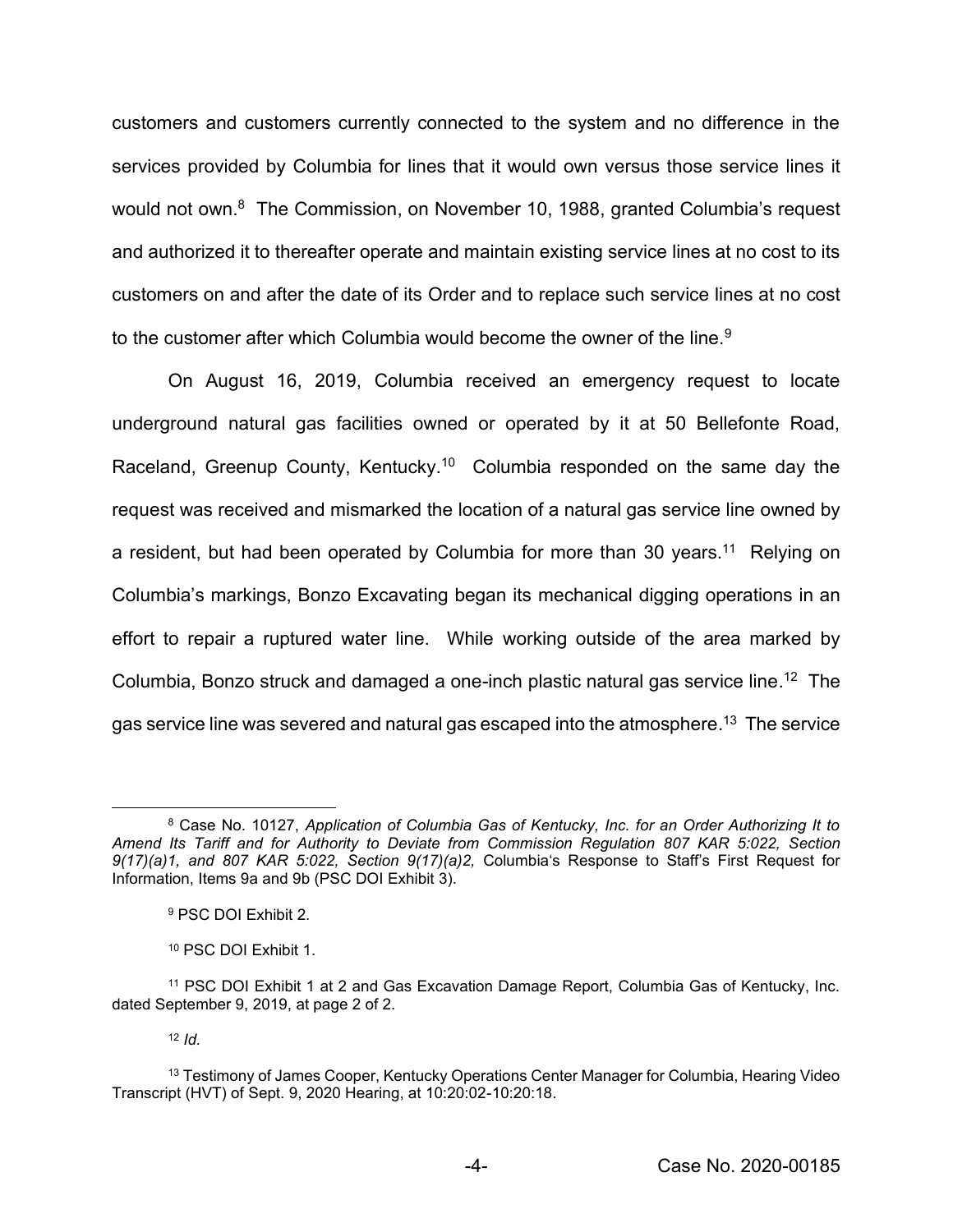line which was damaged was a distribution line over which Columbia assumed operational control on November 10, 1988, but which had not been replaced. <sup>14</sup> Columbia, for a period in excess of 30 years, performed leak surveys on the service line as required by 49 C.F.R. § 192.723(2).15 A post-accident examination of the plastic service line revealed it had been installed prior to the time that Columbia took over responsibility for its maintenance. <sup>16</sup> Although Columbia had exercised control over the line since late 1988, it had no records as to whether the line was steel or plastic or as to its exact location.17 Columbia's locate technician erroneously assumed that the service line consisted of 1 1/4″ bare steel pipe based upon the fact that Columbia's distribution line was steel as was the riser on the customer's property.<sup>18</sup> Relying solely upon these facts, the locate technician utilized only the direct locate method in an attempt to find the gas line.<sup>19</sup> Using

<sup>16</sup> Testimony of James Cooper at HVT of the Sept. 9, 2020 Hearing at 09:42:07-09:43:12.

<sup>18</sup> *Id.*

<sup>14</sup> *Id.;* See also e-mail from R.M. Twait on behalf of Columbia dated April 30, 2020, in which Mr. Twait explained that the service line was installed by the homeowner prior to the date Columbia assumed responsibility for its maintenance and that Columbia in more than 30 years had not replaced it. (PSC DOI Exhibit 1); Columbia's Response to Staff Incident Report at 2.

<sup>15</sup> HVT of the Sept. 9, 2020 Hearing at 09:35:39-09:36:49; *see also* Columbia's Post-Hearing Brief at 2 and 5; HVT of the Sept. 9, 2020 Hearing at 09:28:42-09:29:08. 49 C.F.R. § 192.723(a) requires each operator of a distribution system to conduct periodic leak surveys. Section (b)(2) requires leak surveys with leak detection equipment to be conducted outside business districts as frequently as necessary but at least once every 5 calendar years at intervals not exceeding 63 months. Cathodly unprotected distribution lines subject to § 192.465(e) on which electrical surveys are for corrosion are impractical must be subjected to a leak survey at least once every 3 calendar years at intervals not exceeding 39 months.

<sup>17</sup> In its post-hearing brief at 3, counsel for Columbia stated as follows: "because the line was customer owned Columbia had to rely on its observations and make reasonable decisions regarding the locating method given industry standards and experience." Based upon Columbia's observation of its own portion of the line and the riser being made of 1 and  $\frac{1}{4}$  inch bare steel, Columbia says that it reasonably concluded that the customer-owned line was also bare steel and used the direct locate method in an attempt to find the line.

<sup>19</sup> Columbia noted in its post-hearing brief at 1 and 2 that its locate technician concluded based upon his observation of the Columbia gas main and the steel riser at the customer meter that the customer owned line was also bare steel and therefore used the direct locate method in an attempt to find the gas line. Columbia conceded that no other locate method was employed because its technician "had no reason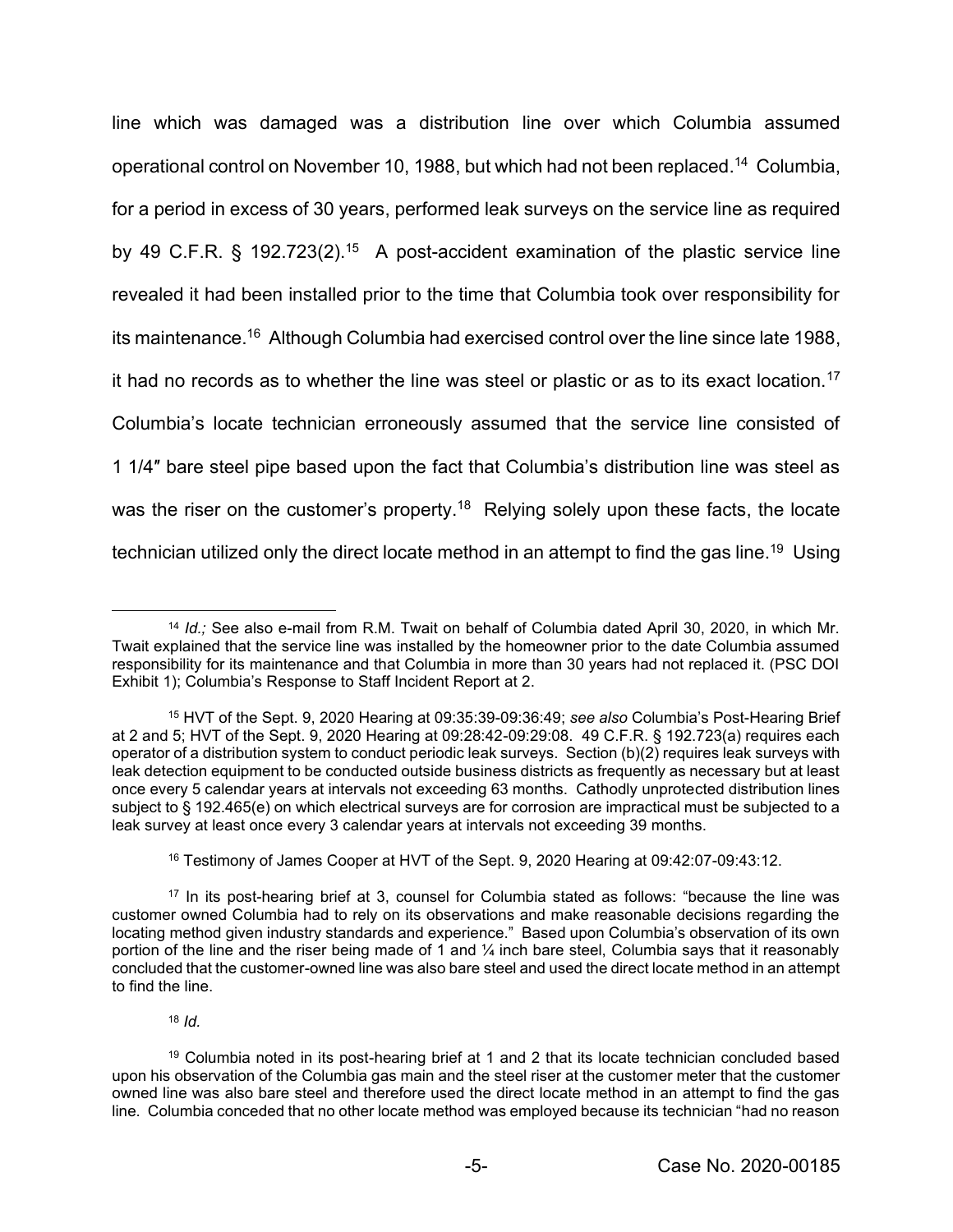a device designed exclusively to locate steel pipe, the technician's equipment instead located a steel water line which was mistakenly marked as the location of the gas service line.<sup>20</sup> Bonzo Excavating struck and severed the gas service line at a location outside of the area marked by Columbia.<sup>21</sup>

It is Columbia's position that it should not be subjected to a fine or civil penalty as a result of the mismarking because its locate technician reasonably believed the line to be steel rather than plastic and was therefore justified in not employing the use of other available means and equipment which if used could have accurately located the plastic service line.<sup>22</sup>

# DISCUSSION AND ANALYSIS

The General Assembly enacted the Underground Facility Damage Prevention Act

for the purpose of promoting public workplace safety as well as the protection of consumer

services by providing an effective underground damage prevention procedure.<sup>23</sup> The

accurate location and marking of underground natural gas pipelines is the keystone to

successful implementation of the Act. $24$  Upon receipt of a locate request, the operator of

<sup>23</sup> KRS 367.4901 through KRS 367.4917.

to do anything differently or additionally." Columbia initially claimed that its records indicated that the service line was one and a quarter inch bare steel but did not produce any record to support that statement. PSC DOI Exhibit 1 at 2.

<sup>20</sup> PSC DOI Exhibit 1 at 2, email from Columbia Gas dated April 30, 2020, setting out its position as to the events which resulted in damage to the customer owned gas service line; HVT of Sept. 9, 2020 Hearing at 09:35:39-09:36:49; *see also* 09:36:04-09:36:14.

<sup>21</sup> PSC DOI Exhibit 1.

<sup>&</sup>lt;sup>22</sup> Columbia's Post-Hearing Brief at 4; James Cooper Testimony at HVT of Sept. 9, 2020 Hearing at 09:40:20-09:40:43.

<sup>24</sup> Case Nos. 2019-00280 and 2019-00324, *Kentucky Frontier Gas, LLC, Alleged Violation of Underground Facility Damage Prevention Act* (Ky. PSC Mar. 3, 2020) at 8. "The marking of underground natural gas pipelines by the operator is the single most important requirement of the Act. It is the operator who owns and is legally responsible for the maintenance of its gas pipelines. It is the operator and only the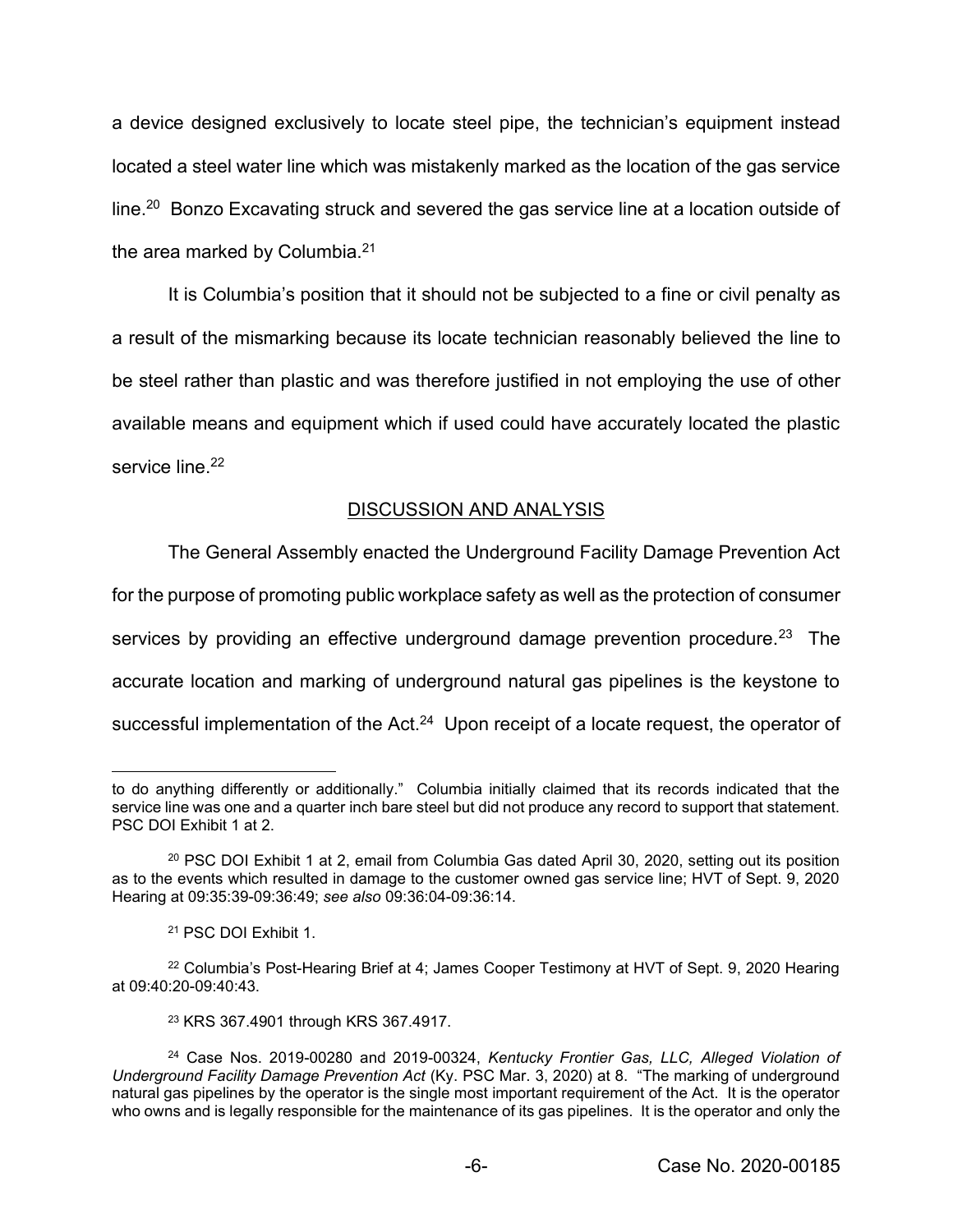an underground facility devoted to serving the public<sup>25</sup> is required to inform the excavator of the approximate location and description of any of the operator's facilities that may be damaged or pose a safety concern because of excavation or demolition<sup>26</sup> and provide the excavator with any other information that would assist in locating or avoiding contact with or damage to them.<sup>27</sup> Unless permanent facility markers are provided, the operator is required to provide temporary markings to inform the excavator of the ownership and approximate location of the underground facility.<sup>28</sup> Although the service line in this case was owned by its residential customer, Columbia was clearly the operator of the service line.29 The Commission, by Order dated November 10, 1988, granted Columbia's application and request that it be permitted to assume the responsibility of operating and maintaining residential service lines including the line damaged in this case.<sup>30</sup> Customerowned service lines are underground facilities within the meaning of KRS 367.4903(1) as

operator who knows the actual or at least the approximate location of its own pipelines and it is the operator who is required by the Act to pass that information on to homeowners and other excavators by marking such approximate location on the ground before commencement of excavation activities."

 $25$  KRS 367.4903(5) defines the term "operator" to mean "any entity or individual owning or operating underground facilities to serve the public."

<sup>26</sup> KRS 367.4909(6)(a).

<sup>27</sup> KRS 356.4909(6)(b).

<sup>28</sup> KRS 367.4909(6)(c).

<sup>29</sup> PSC DOI Exhibit 2. In 1988 Columbia applied to the Commission seeking a waiver of Administrative Regulation 807 KAR 5:022, Section 9(17)(a)1, and 807 KAR 5:022, Section 9(17)(a)2, and to allow it to assume operational maintenance and responsibility over customer-owned service lines, and to become the owner thereof at the time of necessary replacement.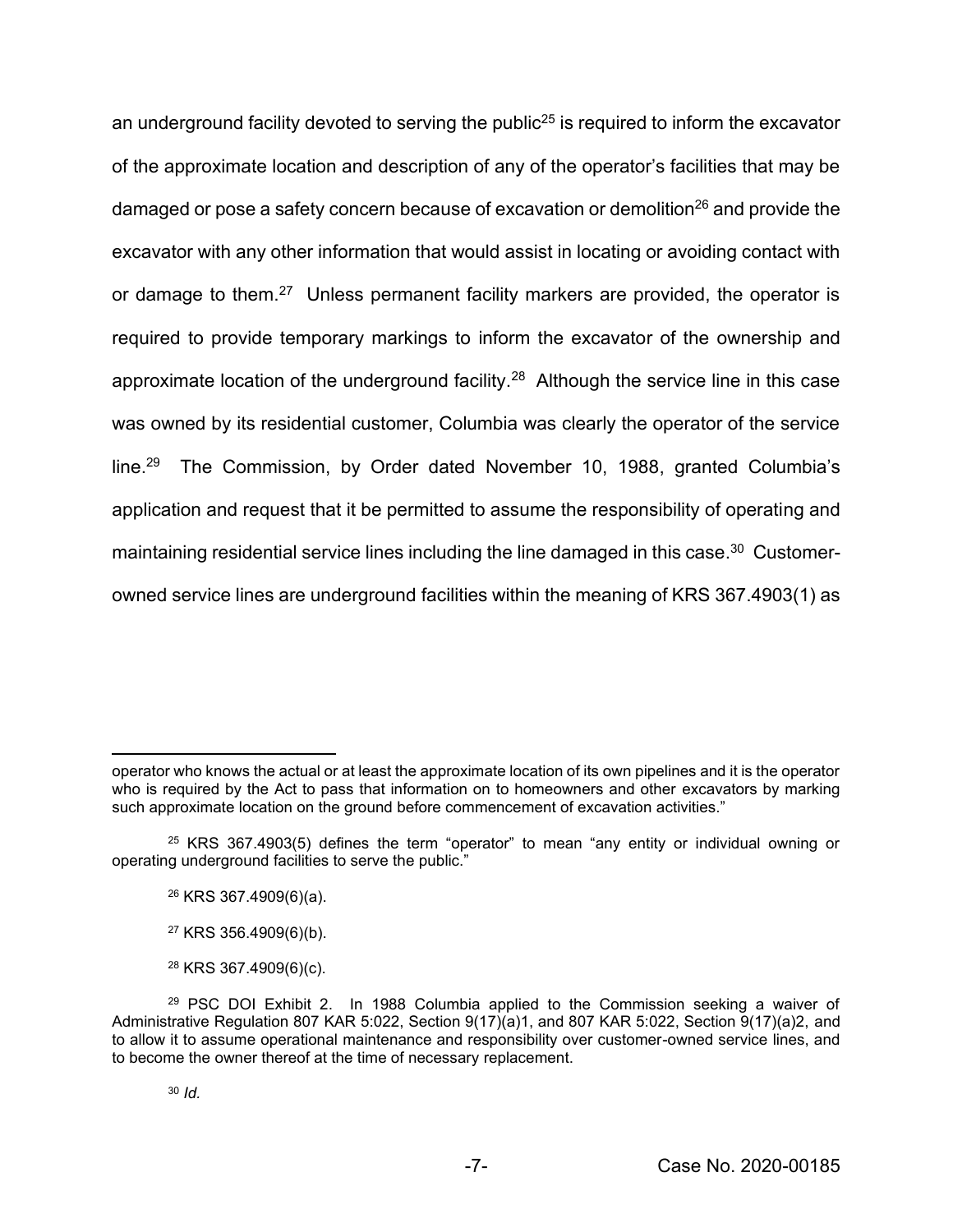they provide the means by which natural gas is transported to the customer of a natural gas utility.31

Columbia has acknowledged that for over 30 years before the damage, it voluntarily assumed legal responsibility to operate and maintain this customer-owned service line, but argues that it should not be subjected to a fine or civil penalty because it was unaware of the location of the line and mistakenly but in good faith believed it to be made of steel instead of plastic. According to Columbia, the service line sustained damage because:

(1) Its technician executed the locate request based upon either a lack of or

inaccurate information contained in its records as to whether the service line was steel or

4-21 service lines

<sup>&</sup>lt;sup>31</sup> An underground facility is defined, insofar as applicable to this case, by KRS 367.4903(1) to mean "an underground line or system used for . . . conveying, transmitting or distributing . . . gas . . . ." Federal pipeline safety regulations to which Columbia is required to adhere defines a pipeline facility as "new and existing pipelines . . . used in the transportation of gas or in the treatment of gas during the course of transportation." (49 C.F.R. § 192.3 at 425) The Common Ground Alliance, a stakeholder group dedicated to the mission of preventing damage to underground utility infrastructure has produced a best practices guide and, among other things, defined service lines and their relationship to the operator of a natural gas system. NiSource, Inc., the parent of Columbia, is a member of that organization, and those guidelines state that the operator is required to locate service lines within the bounds of the locate request. Nowhere in the guidelines is the obligation of the operator qualified by a standard of reasonableness or the exercise of ordinary care. The best practice guidelines as they apply to gas service lines are as follows:

Practice Statement: a service line is marked in response to a locate request to the operator who uses the service line to pursue a business that derives revenue by providing a product or service to an enduse customer via the service line. A service line is marked in response to a locate request to a governmental entity that provides a product or service to an end-use customer via the service line.

Practice Description: a service line is a type of underground facility that is connected to a main facility. The service line is used by the following entities: an operator who provides a product or service within a right of way, an easement, or an allowed access to or through private property while pursuing a business that generates revenue by providing a product or service to an end-use customer other than another operator of like kind or themselves.

The operator or the governmental entity locates and marks these service lines within the bounds of the locate requests up to either (1) the point of their operational responsibility, (2) the service line enters a building, or (3) where the access to locate the line terminates, as designated by the prevailing law.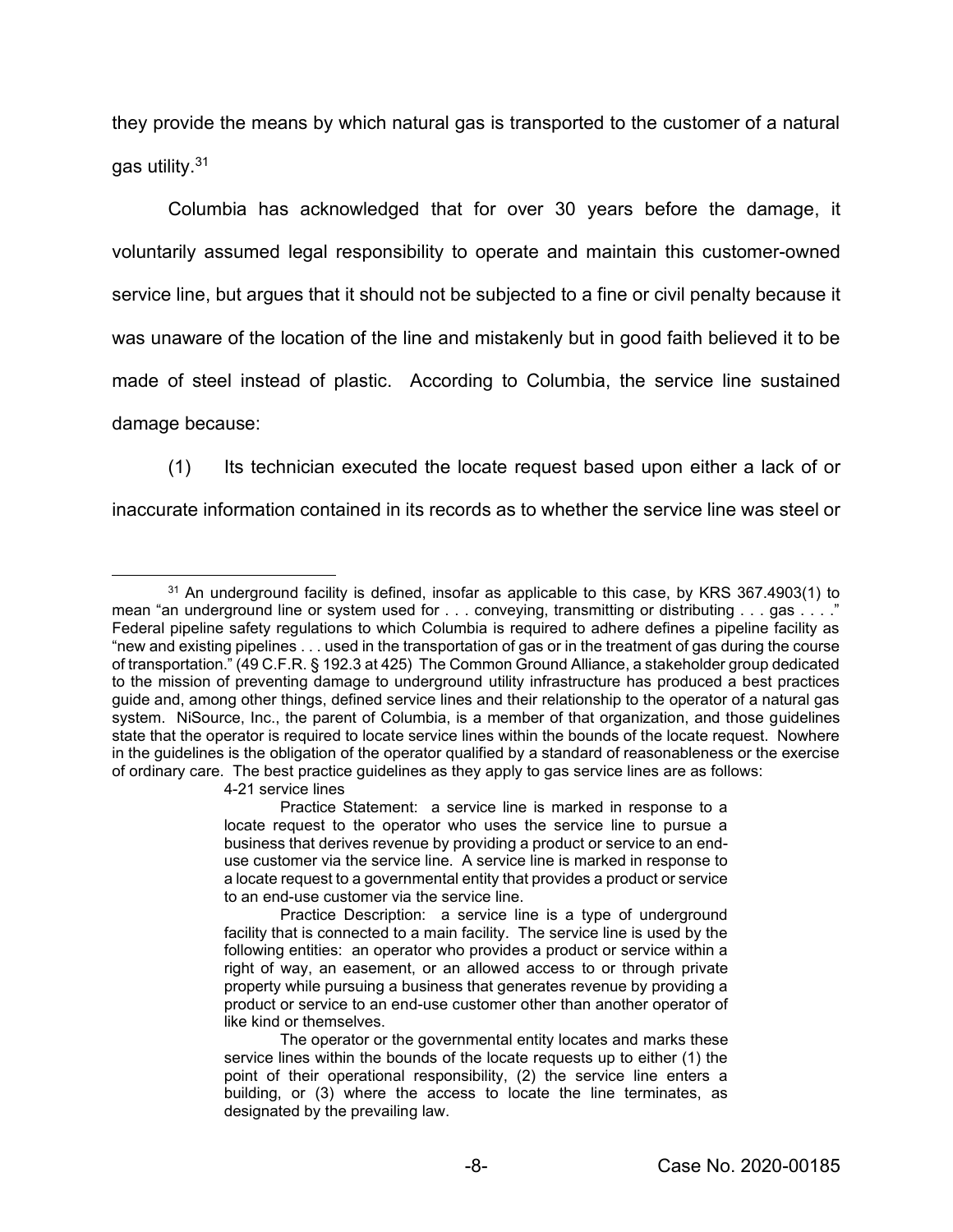plastic and the observation of the locate technician that the riser at the customer's meter was made of steel.

(2) The technician therefore reasonably assumed that the customer-owned portion of the line also consisted of bare steel since Columbia had no record of replacing the line.

(3) The technician employed the direct locate method and connected the locating equipment directly to the riser which, as pointed out by Mr. James Cooper, a Columbia witness, is the industry preferred location method.

(4) The technician picked up a strong signal from his locating equipment and marked the line accordingly.

(5) The technician's equipment actually located the position of a water line to the customer's residence which was marked by mistake.

(6) Bonzo Excavating while operating outside of the marked area struck and damaged the gas service line which was a one-inch plastic line.

(7) Columbia acknowledges that the plastic service line had been in place for more than 30 years and was installed by a homeowner prior to the time it assumed maintenance responsibilities.<sup>32</sup>

Columbia insists, however, that given the facts and circumstances of this case its locate technician acted reasonably in relying solely upon a strong locate signal in attempting to find and mark the service line. According to Columbia, had the signal not been so strong the technician would have employed additional locate methods such as

<sup>32</sup> PSC DOI Exhibit 1 at 2.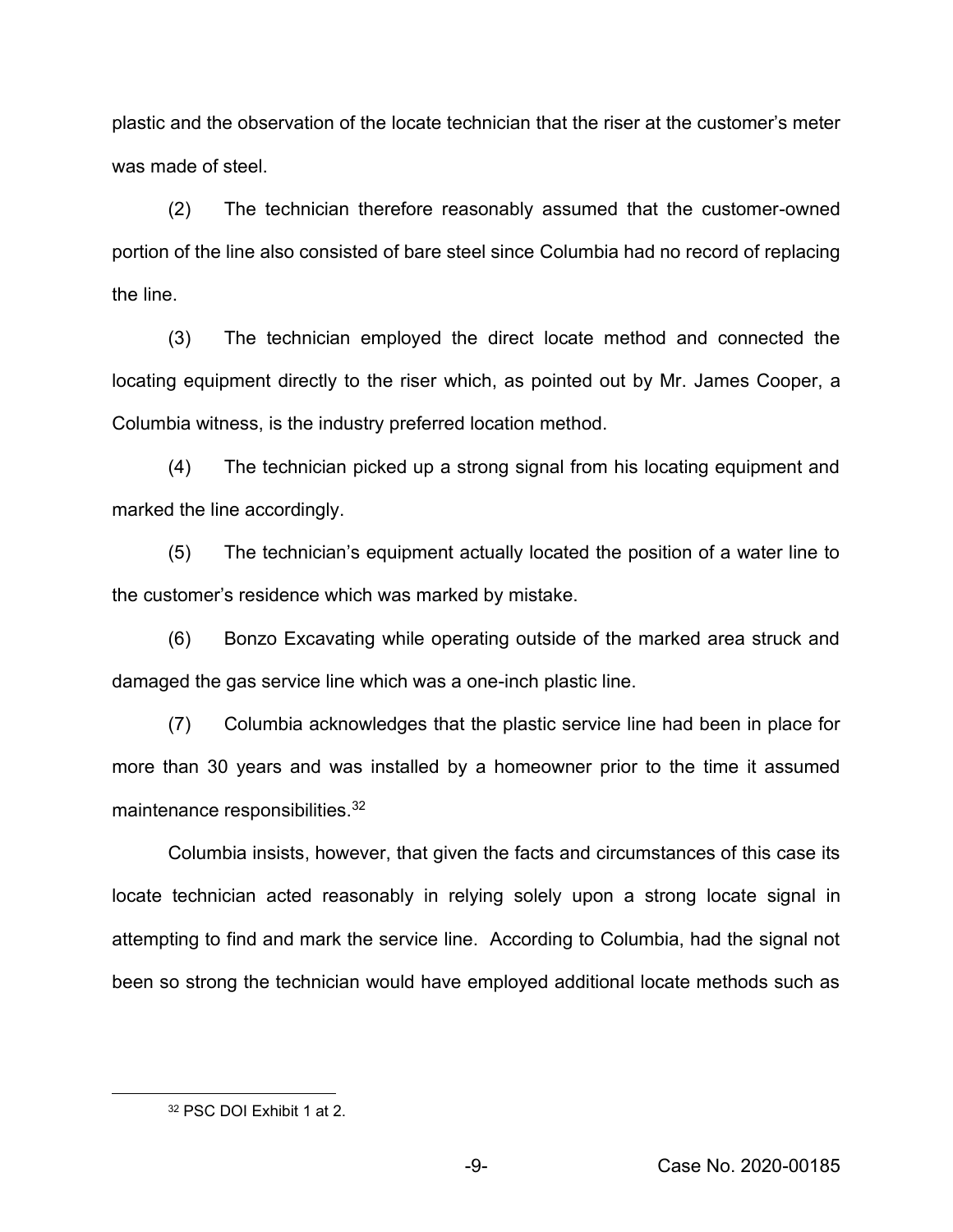hydro excavation, the Jameson plastic locate system, or hand spotting the facility.<sup>33</sup> The technician, according to Columbia, would have also notified the excavator that he did not have a good locate on the line and may have even remained on site for the dig.<sup>34</sup> In view of the strong locate signal and the technician's observation, Columbia states there was no reason to employ additional locate techniques and that under the circumstances, it should not be subjected to a fine or civil penalty because its technician could not have reasonably known the location of the service line given the fact that Columbia did not install the line and that the locate equipment picked up a signal from an adjacent water line. Columbia contends that it "made all reasonable efforts to provide the approximate location pursuant to KRS 367.4909(6)(a), however, given the unusual circumstances, was unsuccessful in its efforts."35 Columbia's argument is in essence an assertion that the statutory liability of an operator of a natural gas pipeline for mismarking a line which it owns, operates, or maintains should be determined by whether or not it acted reasonably in the exercise of ordinary care.<sup>36</sup> The Act does not predidicate an operator's liability for a statutory violation on the basis of whether or not he was negligent.<sup>37</sup> Had that been

<sup>35</sup> *Id.* at 5.

<sup>33</sup> HVT of the Sept. 9, 2020 Hearing at 09:34:21-09:34:36. *See also* Columbia's Post-Hearing Brief at 4.

<sup>34</sup> Columbia's Post-Hearing Brief at 4.

<sup>36</sup> HVT of the Sept. 9 2020 Hearing 9:48:00-9:49:00. Columbia's Kentucky Operations Center Manager, Mr. James Cooper, testified that the company should not be held responsible for mismarking of the service line and therefore subject to a civil penalty because in this case it was not negligent. Negligence is the failure to exercise ordinary care; the failure to exercise the standard of care that a reasonably prudent person would have exercised in a similar situation (Black's Law Dictionary 8<sup>th</sup> edition at 1061 and 1063; *Shelton v. Kentucky Easter Seals Societ*y, 413 S.W.3d 901, 908 (Ky. 2013); *Lee v. Farmer's Rural Electric Cooperative Corporation*, 245 S.W.3d 209, 212 (Ky. App. 2007).

 $37$  Even if Columbia's asserted position that a finding of negligence should be required before a penalty assessment is made, the facts of this case demonstrate that Columbia's efforts to locate and mark a gas service line which it did not install and about which it had no reliable records fell short of the exercise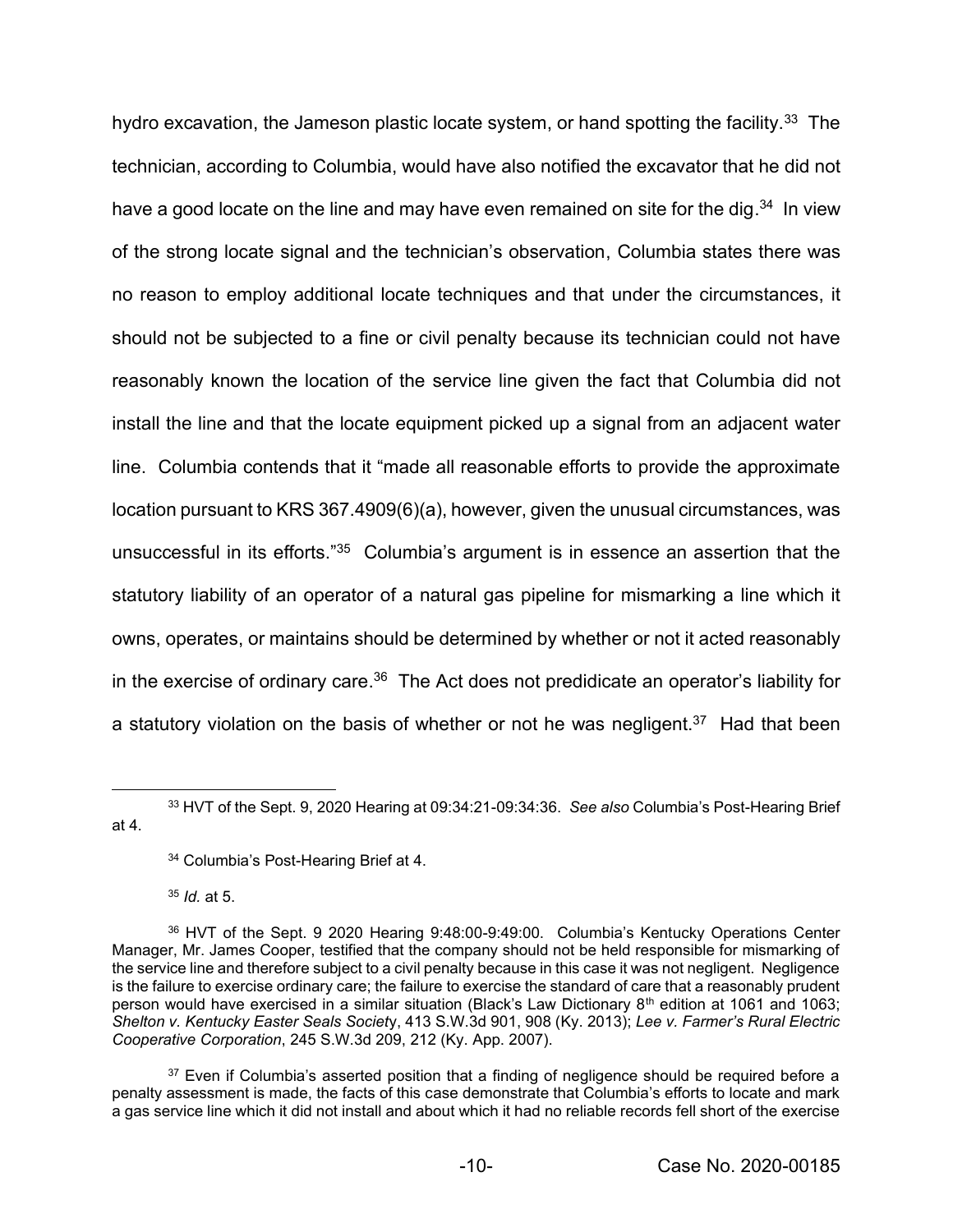intended, the legislature would certainly have said so. Kentucky courts have repeatedly

held that statutes must be given a literal interpretation unless they are ambiguous.<sup>38</sup>

There is no ambiguity here. KRS 367.4909(6) provides that:

(6) An operator shall, upon receiving an emergency locate request or a normal excavation locate request:

(a) Inform the excavator of the appropriate location and description of any of the operator's facilities that may be damaged or pose a safety concern because of excavation or demolition;

(b) Inform the excavator of any other information that would assist in locating and avoiding contact with or damage to underground facilities;

(c) Unless permanent facility markers are provided, provide temporary markings to inform the excavator of the ownership and approximate location of the underground facility; and

(d) Notify the requesting party if underground facilities are not in conflict with the excavation or demolition.

The word "shall" in KRS 367.4909(6) carries the common ordinary meaning and is a word

of command.<sup>39</sup> It clearly requires an operator to perform his statutorily defined duties

without exception or qualification. The Act does not provide that an operator is to use

reasonable efforts to locate and mark its underground facilities, but rather that it shall

locate and mark those facilities. The failure to do so is a statutory violation for which a

penalty may be assessed even where no damage occurs. <sup>40</sup> Columbia also ignores the

of reasonable conduct or ordinary care given that its locate attempt was limited to a method used exclusively to locate lines made of bare steel.

<sup>38</sup> *Kentucky Farm Bureau Mutual Insurance Company v. Ryan*, 177S.W.3d 797, 800 (Ky. 2005); *White, et al. v. Check Holders, Inc.*, 996 S.W.2d 496, 497 (Ky. 1999); *Lincoln County Fiscal Court v. Department of Public Advocacy*, 794 S.W.2d 162, 163 (Ky. 1990).

<sup>39</sup> KRS 446.080(4).

<sup>40</sup> KRS 367.4917(1)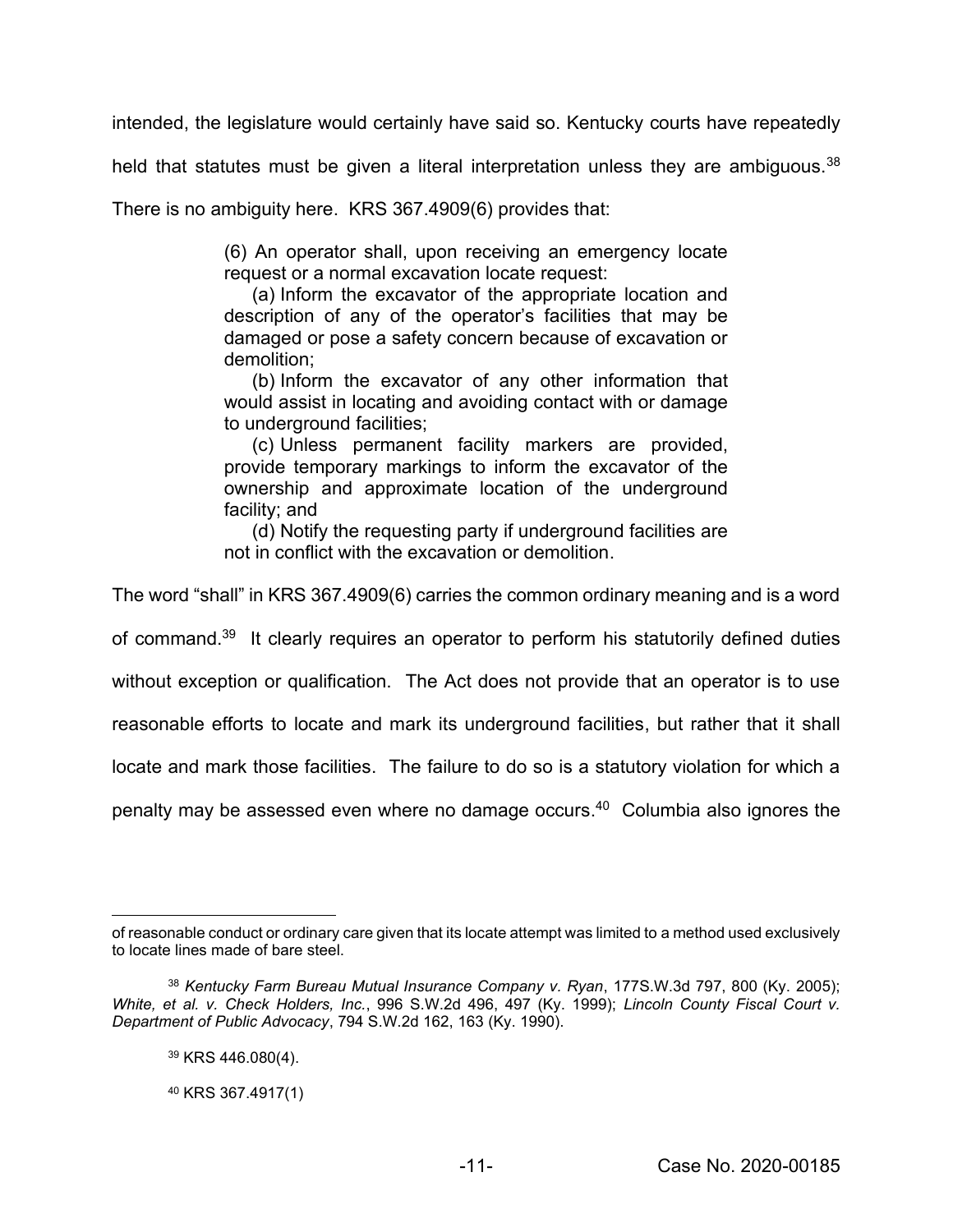fact that under Kentucky law, the violation of a statute is negligence per se,<sup>41</sup> and if the damage sustained is one which enactment of the statute was intended to prevent, the violation must be considered as the proximate cause<sup>42</sup>or substantial factor in causing the result.<sup>43</sup> As there is no language in the Act which requires or even infers that a finding of negligence is a prerequisite to the assessment of a fine or civil penalty, Columbia's argument is not persuasive.

# PENALTY ASSESSMENT

KRS 367.4917(6) vests the Public Service Commission with statewide authority to enforce and assess civil penalties provided for in the Act. Unlike KRS 367.4917(1), which requires no proof of causation and damages to support the imposition of a civil penalty,<sup>44</sup> a penalty assessment issued pursuant to KRS 367.4917(4) must be predicated upon a finding that the Act was violated and that the violation involves damage to a facility containing any flammable, toxic, corrosive, or hazardous material or results in the release of any such substance.45 A penalty assessed where the violation caused or was a

<sup>41</sup> *Frankfort Plant Board Municipal Projects Corporation v. Bell South Telecommunications, LLC*, 610 S.W.3d 315, 318 (Ky. App. 2020); *Peak v. Barlow Homes, Inc.*, 765 S.W.2d 577, 578 (Ky. App. 1988).

<sup>42</sup> *Blue Grass Restaurant Company, Inc. v. Eastland Investment Company*, 424 S.W.2d 594, 597 (Ky. 1968); *Greyhound Terminal of Louisville v. Thomas*, 209 S.W.2d 478, 479 (Ky. 1947).

<sup>43</sup> *Isaacs v. Smith*, 5 S.W.3d 500, 502 (Ky. 1999).

<sup>44</sup> KRS 367.4917(1) provides that: "An excavator who fails to comply with any provision of KRS 367.49.09, or an operator who fails to comply with any provision of KRS 367.4909, shall be guilty of endangering underground facilities and may be subject to a fine . . . ." This statute does not require that an underground facility sustain any damage as a result of a violation for a fine or civil penalty to be imposed.

<sup>45</sup> KRS 367.4917(4) permits assessment of a civil penalty of up to one thousand dollars (\$1,000) for each offense where a statutory violation involves damage to a facility containing any flammable, toxic, corrosive, or hazardous material or results in the release of such substance. *See* Case No. 2019-00278, *Blue Jay Communications, Inc., Alleged Violation of Underground Facility Damage Prevention Act*, (Ky. PSC June 30, 2020) at 4. Where the Commission noted that where a violation of the Act was established the only issue remaining prior to assessing a penalty under KRS 367.4917(4) was whether the violation was a cause of the damage and if so, the amount of the civil penalty.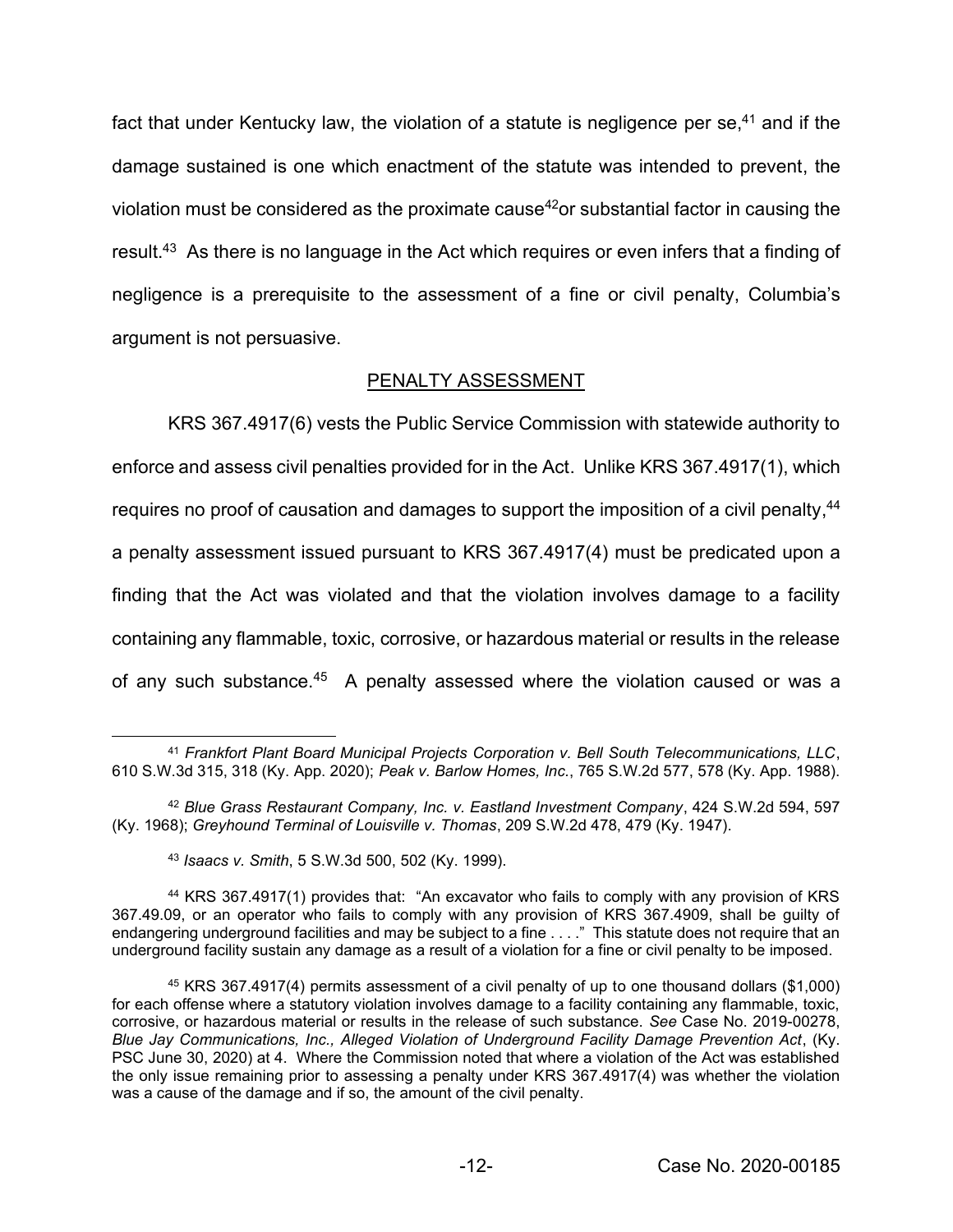substantial factor in causing damage to such an underground facility may not exceed \$1,000 for each offense.<sup>46</sup>

In making a penalty assessment, the Commission reviews the evidence presented to determine if there are mitigating circumstances to be considered in arriving at a decision as to the amount.<sup>47</sup> In this case, Columbia voluntarily assumed full responsibility for the operation and maintenance of this customer-owned gas service line in November 1988, more than 30 years before the excavator made a locate request. Columbia conducted periodic gas leak surveys as required by federal regulations for an even longer period. In more than 30 years, Columbia neither replaced nor made any repair to the line and was unaware of both its precise location and the material of which it was constructed. In responding to an excavator's locate request, the locate technician unreasonably assumed the service line was steel when it was in fact plastic. This assumption led the technician to utilize locate equipment exclusively designed to find only steel pipe, and when the equipment provided the location of a steel waterline, the technician marked it as the location of the gas service line. Relying on the Columbia markings, the excavator struck and damaged the service line outside of the marked area. The failure to utilize appropriate locate methods and equipment, which were readily available to the technician, resulted in the erroneous location and marking of a water line instead of the gas service line. The failure to provide the excavator with an accurate marking of the approximate location of the gas service line as required by KRS 367.4909(6) was a

 $46$  Id.

<sup>47</sup> Case No. 2019-00235, *Derek Engineering, Inc., Alleged Violation of Underground Facility Damage Prevention Act* (Ky. PSC Sept. 18, 2019).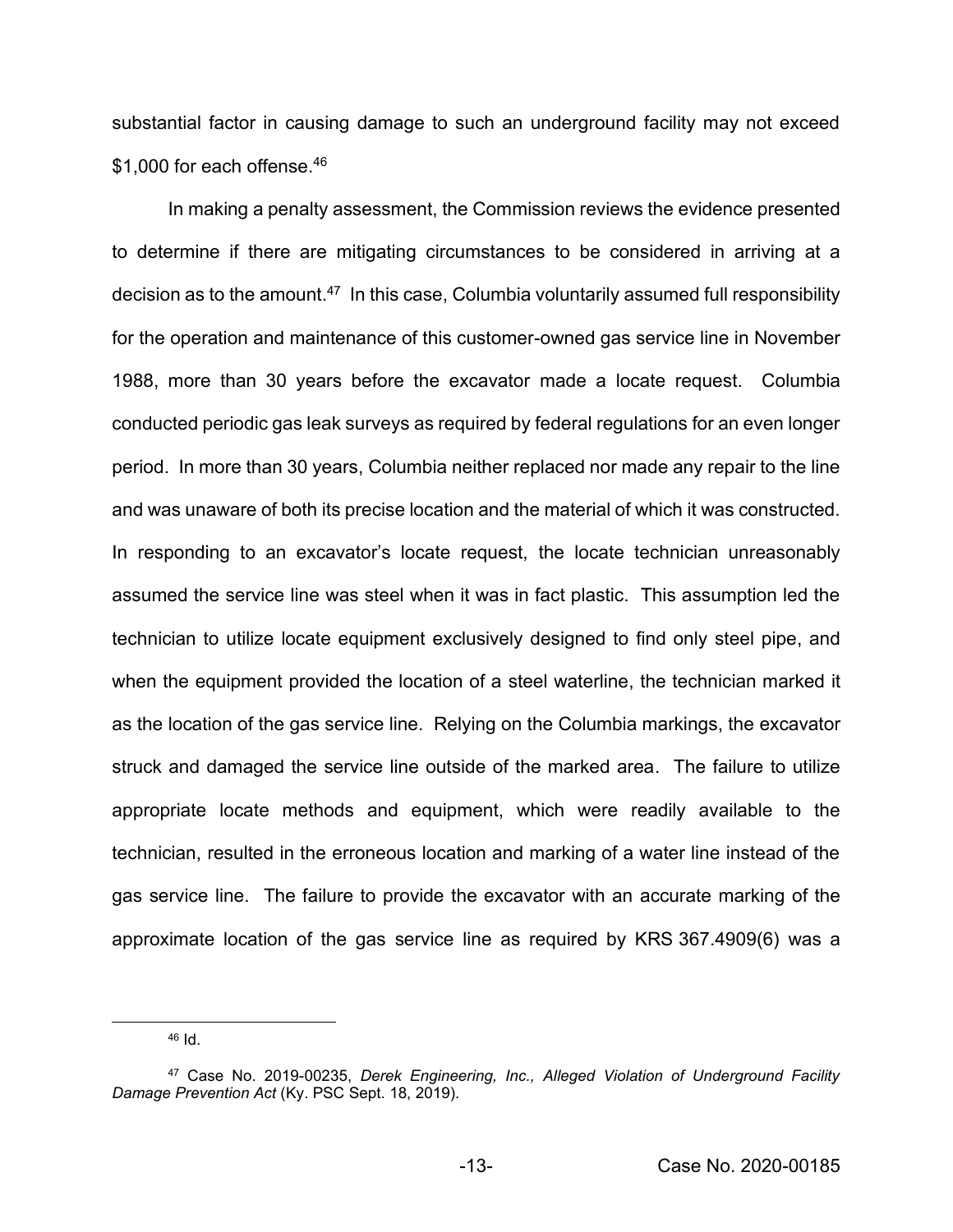substantial factor in causing damage to the line which contained natural gas at the time it was severed.

The incident, which occurred on August 16, 2019, represented more than three violations of the Act by Columbia within one year,<sup>48</sup> thereby subjecting Columbia to a potential penalty of \$3,000 under KRS 367.4917(1). The potential penalty for the violation of KRS 367.4917(4) is \$1,000 for a possible maximum penalty assessment in the amount of \$4,000. The facts are devoid of mitigating circumstances sufficient to warrant the assessment of a penalty less that the maximum.

#### FINDINGS OF FACT

1. Columbia is a natural gas utility which owns and operates underground facilities through which it distributes natural gas to members of the public and is an operator as defined by KRS 367.4903(5) and therefore subject to the provisions of the Underground Facility Damage Prevention Act of 1994.

2. On January 1, 1988, Columbia filed an application with the Commission requesting a deviation from administrative regulation 807 KAR 5:022, Section 9(17)(a)(1) and (2), seeking authority to assume ownership of service lines of its residential and commercial customers and to take responsibility for maintenance of those lines. Under its proposal, Columbia would install, own, operate, and maintain customer service lines and with respect to existing service lines would assume responsibility for operation and maintenance and would replace such lines as necessary and thereafter become the owner thereof.

<sup>48</sup> PSC records reveal that Columbia violated the Act on 58 separate occasions in the one year immediately preceding August 16, 2019.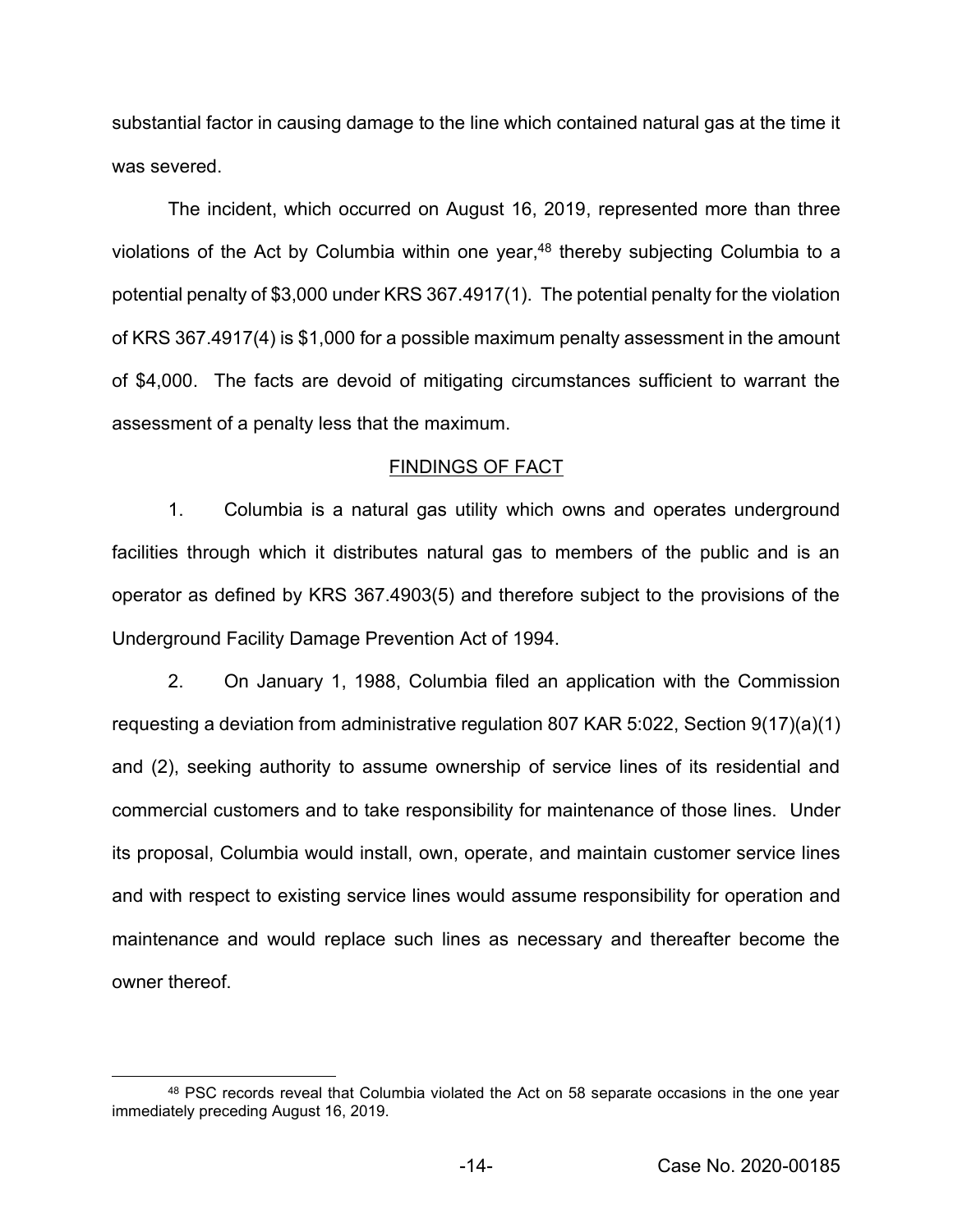3. The Commission, by Order dated November 10, 1988, granted Columbia's request for deviation and in its Order stated that "Columbia shall operate and maintain existing service lines at no cost to its customers on and after the date of this order. When a customer's service line is to be replaced, Columbia shall install a new service line at no cost to the customer and thereafter will own, operate, and maintain the service line."

4. In response to a data request from Commission's staff prior to entry of the Order, Columbia stated that there would be no differences in the operation and maintenance services provided to new customers versus operation and maintenance services provided to customers currently connected to the system.

5. A customer service line used for the transportation of gas is an underground facility within the meaning of KRS 367.4903(1).

6. On August 16, 2019, in the area of 50 Bellefonte Road in Raceland, Greenup County, Kentucky, Bonzo Excavation struck and damaged a one-inch plastic customer service line operated by Columbia but owned by its residential customer. Columbia, responding to an emergency locate request earlier on the same day, mismarked the location of the service line based upon either inaccurate on insufficient records contained in its files which led its technician to conclude that the service line was made of steel. His mistaken belief was reinforced by the steel riser at the customer's meter.

As a result of this lack of accurate information and his mistaken assumption that the service line was steel, the technician limited the scope of his efforts to the use of equipment designed to locate a steel pipeline.

-15- Case No. 2020-00185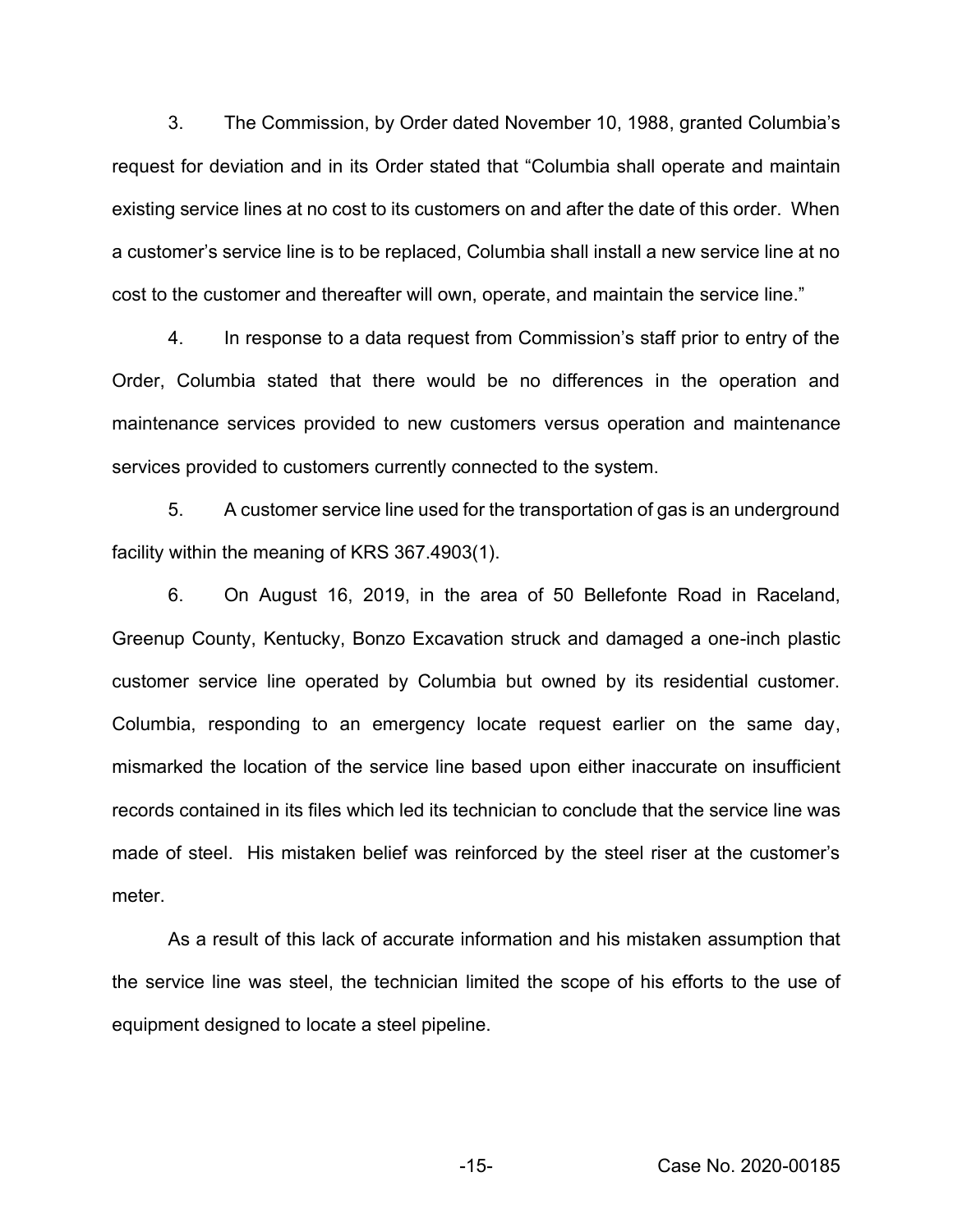7. The locate equipment picked up a signal which indicated the presence of a steel pipeline. The steel line was marked for the excavator as the location of the gas service line.

8. The excavator using mechanical equipment outside the area marked by Columbia struck and damaged the natural gas service line which was in fact plastic and not steel. The Columbia locate equipment picked up a signal from a steel water line which was erroneously marked as the gas line.

9. The plastic gas service line had been placed into service prior to Columbia's assumption of maintenance and replacement responsibility more than 30 years prior to the damage. During this 30 year period, Columbia made no repairs to the line and as far as can be determined from the evidence made no attempt to ascertain its precise location. Although Columbia, for more than 30 years, performed periodic leak surveys on or in the vicinity of the line as required by federal pipeline safety regulations, <sup>49</sup> it remained unaware of both its location and that it was plastic and not steel.

10. The customer service line contained natural gas at the time it was damaged.

11. Other pipeline location methods and equipment were available to the technician and could have been used to accurately locate the plastic service line but were not used because of the erroneous and unreasonable assumption that the line was of steel construction.

12. Columbia as the operator of the gas service line was required by KRS 367.4909(6), upon receipt of an emergency locate request or a normal locate request to inform the excavator of the approximate location and description of any of its

<sup>49</sup> 49 C.F.R. § 192.723(2).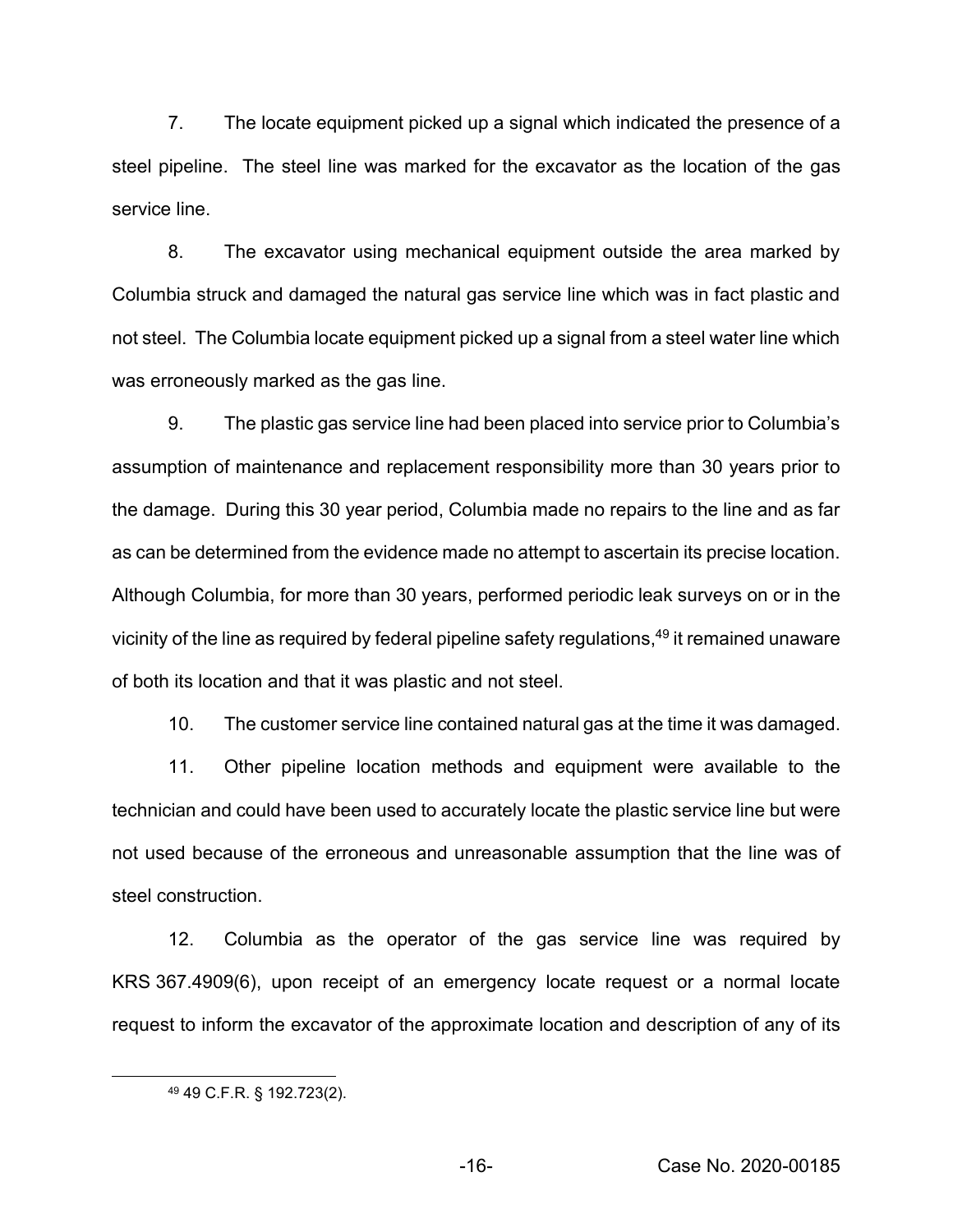facilities that may be damaged or pose a safety concern because of excavation as well as provide any other information that would assist in locating and avoiding contact with or damage to underground facilities and to mark their approximate location.

13. Columbia failed to inform the excavator, Bonzo Excavation, of the approximate location of the gas service line. Had another available method of line location been employed, the plastic gas service line would more likely than not have been located and the damage avoided. Columbia's failure to accurately locate and mark the service line or advise the excavator that it was unable to locate the facility<sup>50</sup> violated the Act, and such violation was a substantial factor in causing damage to an underground facility, which contained natural gas, a flammable and hazardous material, which was also released into the atmosphere.

14. Columbia violated the Act on more than three occasions within one year prior to August 16, 2019, and is subject to a maximum penalty of \$3,000 as prescribed by KRS 367.4917(1).

15. The violation involved damage to a facility containing natural gas, a flammable substance, thereby subjecting Columbia to an additional civil penalty not to exceed \$1,000 as prescribed by KRS 367.4917(4).

16. There are insufficient mitigating circumstances to warrant a penalty less than the maximum. Columbia is assessed a civil penalty in the amount of \$4,000.

<sup>&</sup>lt;sup>50</sup> KRS 367.4903(11)(b) provides that nonmetallic facilities without tracer wire are to be located as accurately as possible and the operator is required to notify the excavator of its inability to accurately locate the facility.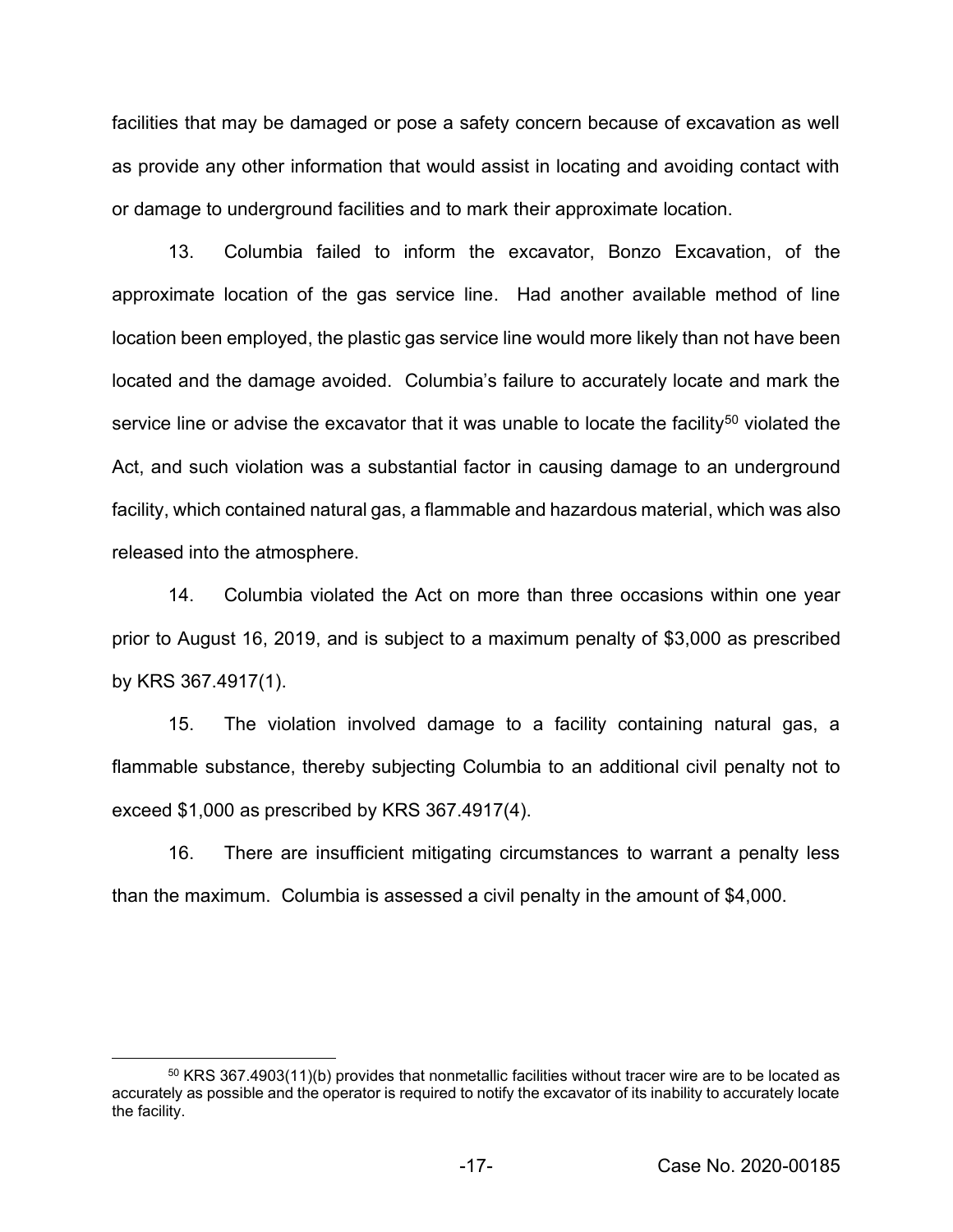#### CONCLUSIONS OF LAW

The failure of Columbia to properly locate the customer-owned service line at or near 50 Bellefonte Road, Raceland, Greenup County, Kentucky, on August 16, 2019, a service line for which it was legally responsible for operation and maintenance constitutes a violation of KRS 367.4909(6). The violation was a substantial factor in causing damage to an underground facility which contained natural gas, a flammable material. Columbia is subject to a civil penalty assessment of \$4,000 as provided by KRS 367.4917(1) and  $(4).$ 

IT IS THEREFORE ORDERED that:

1. Columbia Gas of Kentucky, Inc. be and it is hereby assessed a civil penalty pursuant to KRS 367.4917(1) of \$3,000 for violation of KRS 367.4909(6) and an additional civil penalty of \$1,000 pursuant to KRS 367.4917(4).

2. Columbia Gas of Kentucky, Inc. shall pay the sum of \$4,000 within 30 days of the date of this order by cashier's check or money order payable to the Kentucky State Treasurer and mailed or delivered to the office of the Kentucky Public Service Commission at 211 Sower Boulevard, Frankfort, Kentucky 40602.

THIS IS A FINAL AND APPEALABLE ORDER OF THE PUBLIC SERVICE COMMISSION.

An application for a rehearing may be filed with the Commission within 20 days after service of this Order as provided by KRS 278.400. Any appeal of this Order must be filed with the Franklin Circuit Court within 30 days after service of this Order or within 20 days after an application for rehearing has been denied by failure of the Commission to act or, within 20 days after service of the final Order, as set out in KRS 278.410.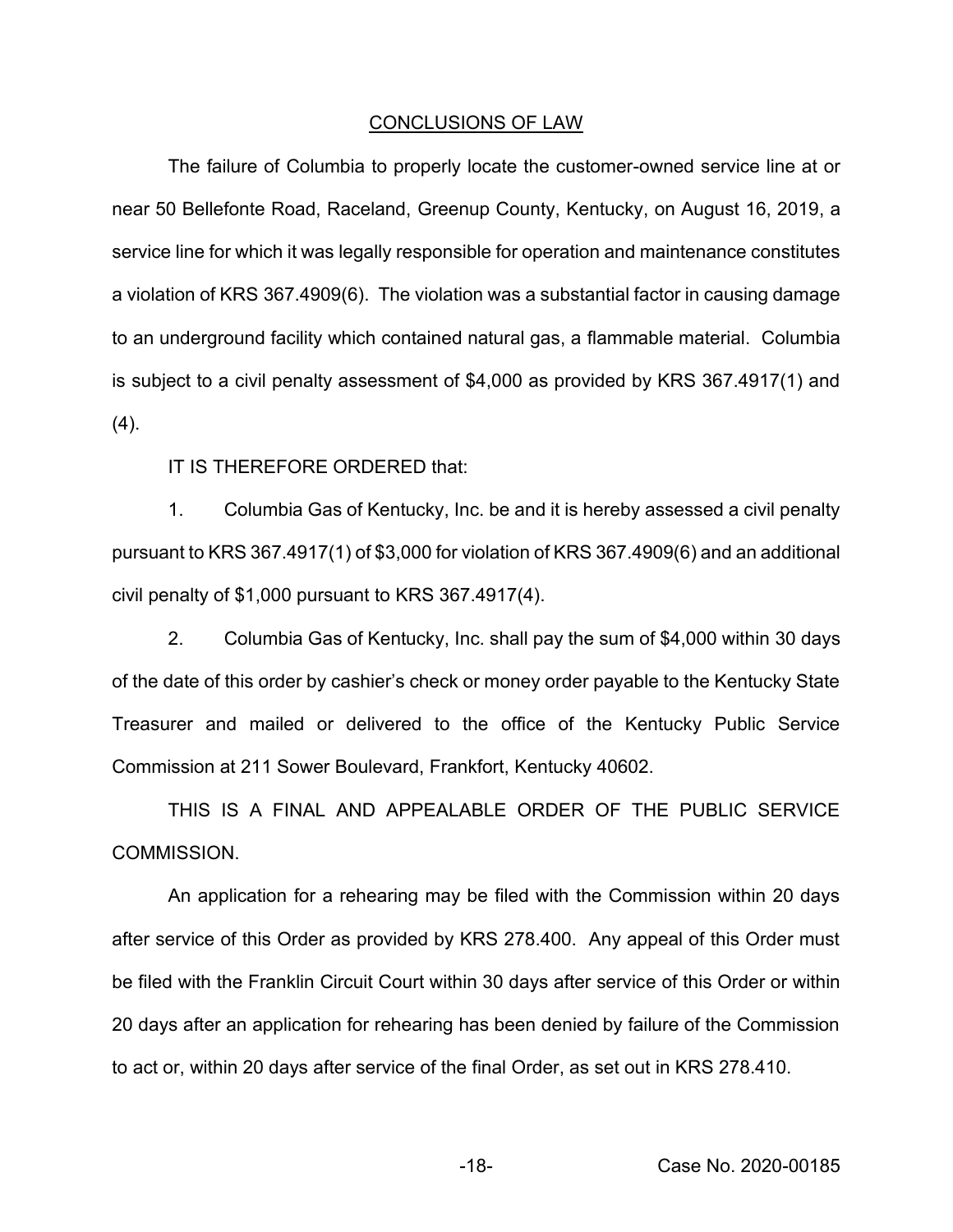By the Commission



ATTEST:

\_\_\_\_\_\_\_\_\_\_\_\_\_\_\_\_\_\_\_\_\_\_

Executive Director

Case No. 2020-00185